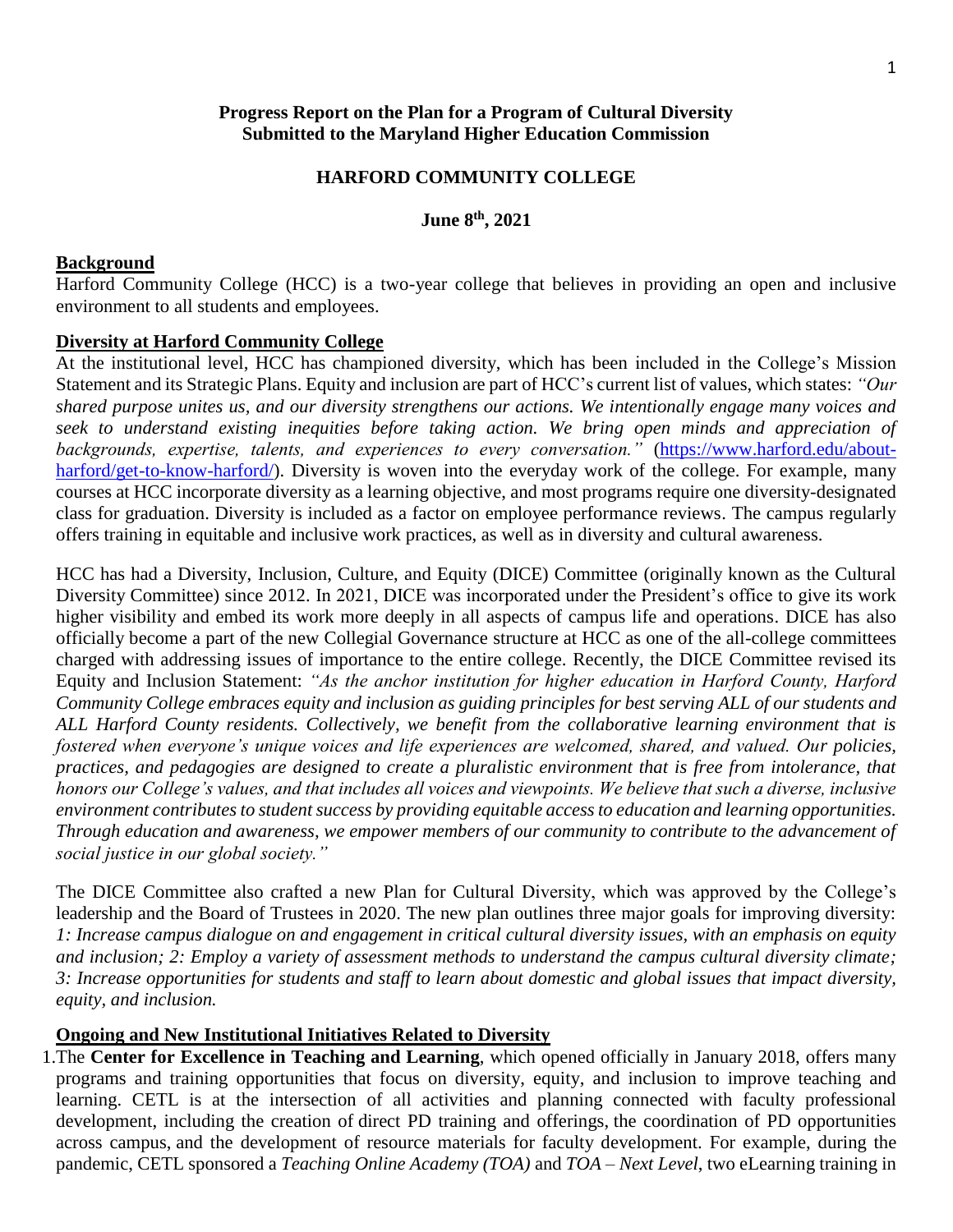Blackboard to help faculty move to online teaching. Each course has specific sections on accessibility design for online courses and in Blackboard. Combined, over 350 faculty took the courses. CETL is also developing programs that guide faculty in culturally responsive teaching.

- 2.The **DICE Committee Book Club** launched in the spring of 2021, with four discussion sessions that focused on the anti-racist book, *So You Want to Talk About Race*, by Ijeoma Oluo. DICE and the Office of the President purchased 50 copies for the campus community, and the sessions were well attended with over 40 participants. Additionally, both the Financial Aid Office and Learning Center have recently elected to read the book *So You Want to Talk About Race* as a department to continue this conversation with employees. DICE selected *Waking Up White* by Debby Irving for the 2021-2022 academic year.
- 3.**HCC's 30-Day Social Justice Challenge:** The staff, faculty and students at Harford Community College spent 30 days starting April 5- May 5, committed to learning about racial injustice in America in an effort to enact change. Each day during the challenge was devoted to reading, listening, watching, or acting – moving together toward mutual understanding, equality, and justice. Participants were encouraged "challenge yourself to look deeply at how you respond - your beliefs and feelings. Keep a journal of your thoughts and insights. What have you learned? How were you affected? We encourage you to check-in with each other throughout the challenge AND discuss your experiences with what you have read, seen or done." A virtual discussion was also held later in the month for participants to discuss what they had learned. This activity was further expanded to ask all departments in Student Affairs to provide a summary of their goals to respond to the 30-Day Social Justice Challenge which will be implemented during the 2021-2022 academic year.
- 4. **Lifting As We Climb: A Celebration of African American Women:** The humanities division hosted a virtual presentation, "Lifting As We Climb: A Celebration of African American Women," on March 30, 2021, as part of Women's History Month. The historical significance of the "Lifting As We Climb" motto was discussed and local and national African American female trailblazers were featured. **Dr. Theresa Felder** and **Dr. Jacqueline Jackson** joined this event and sharing their personal reflections about the significant mentors and role models in their lives.
- 5.**Country of Focus Event: Honduras:** The DICE Committee held a celebration of Honduras in a virtual event in April of 2021. The event brought together political science, sociology, and music faculty to discuss the culture and history of Honduras, which was the country selected for focus in this academic year. The country was also highlighted in a variety of ways in the courses of faculty across the curriculum; the Library created a LibGuide of resources for faculty and student use. DICE selected Cameroon as the country of focus for the 2021-2022 academic year.

#### **The COVID-19 Effect on HCC's Diversity Efforts**

HCC has worked hard, since the fall of 2020, to determine how the COVID-19 possible outbreak and eventual pandemic would impact the campus, our community, our students, and employees. The College made a successful shift to online modalities, and it created programs to support both students and faculty during this unprecedented change. At all stages, a priority was ensuring that students had equitable access to resources and educational opportunities. Below are some of the ways that this was accomplished:

1. **My College Success Network (MCSN)** is a compilation of services, events, staff, and faculty geared toward empowering and supporting our students of color. The Network was implemented in July 2014 to address the equity gap that exists between African American and white students. In FY 20, the My College Success Network expanded the focus from primarily African American students to all students of color. While the program is open to all students, newly enrolled students of color are invited to participate. All newly enrolled students of color are assigned to a Student Success Advisor. All students in the Network are also connected to cultural programming coordinated through the Soar2Success Program to promote the recruitment and retention of students of color at our institution. In response to the pandemic, MCSN successfully transitioned to a virtual environment and moved both SDEV 110 Success in College and Beyond and SDEV 111 Personalized Career Exploration online. Academic coaches participated in the *Teaching Online Academy (TOA) Next Level* and successfully moved courses into Blackboard and held both individual and group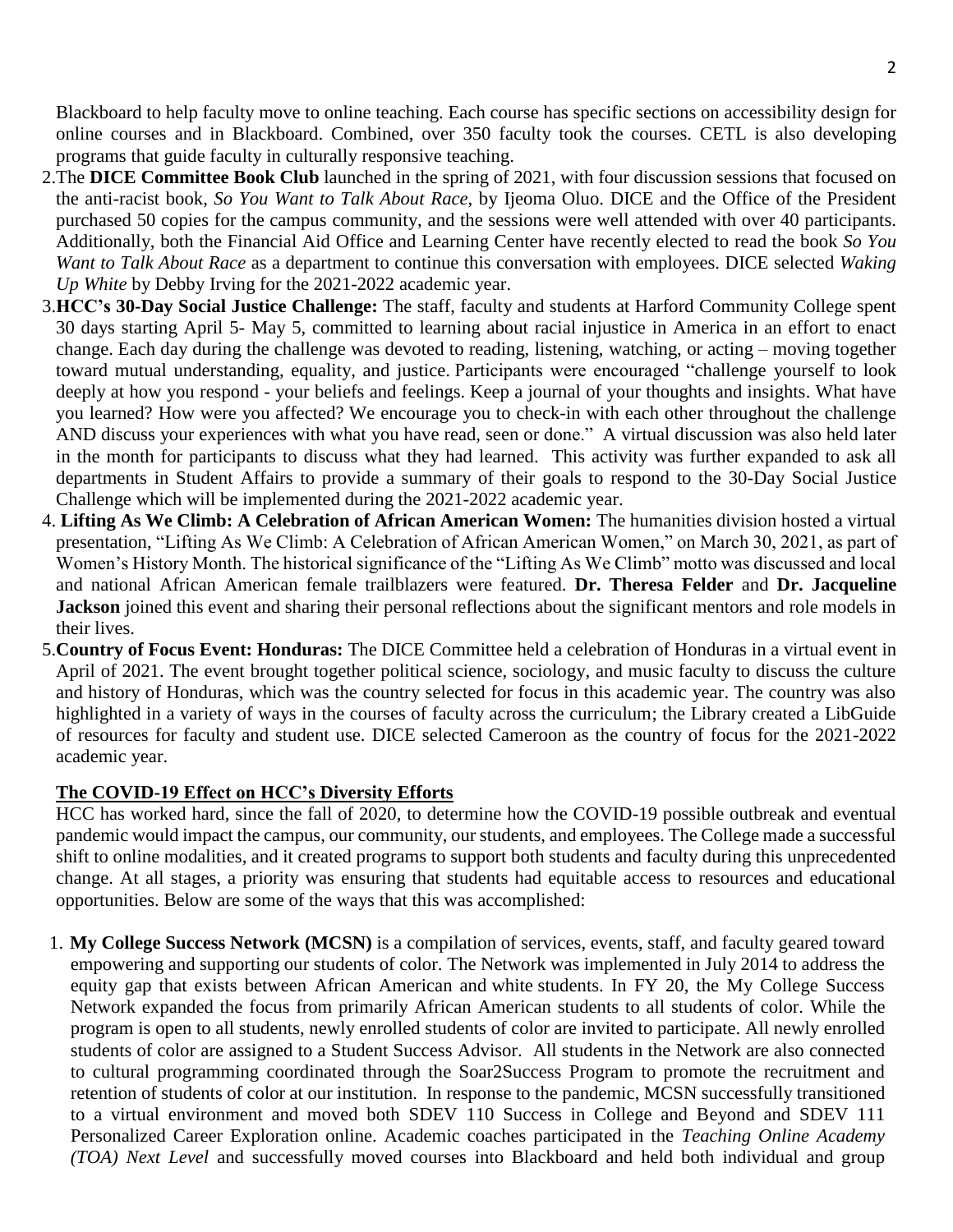coaching sessions via Teams. MCSN recruited students through individual and group MCSN information sessions via Teams, the Annual Kickback Mixer and faculty/staff referrals. Program services were expanded to Network students through a collaborative retention initiative called "MCSN: Strength Through Support." This ongoing initiative features a variety of engaging student support sessions designed to promote inclusion, connection and support in a virtual environment. Example presentation topics include "The First Gen Speaker Series: How Did I Get Here" which features HCC faculty/staff who share their First Gen story along with their key message to students and the "Student Series" which highlights MCSN student-led presentations on a variety of topics.

Additionally, MCSN expanded its services to support student athletes that experienced academic challenges through another ongoing retention initiative called "Academic Training Camp" which provides student success programming over the course of a week; it was offered prior to the start of the Spring 2021 semester. During the Spring 2021 semester, student athletes were also offered informal academic coaching through the learning center as well. MCSN worked to reinitiate the mentoring program in Spring 2021 as the previous mentoring program consisted of Federal Work Study peer assistants who were no longer able to work in this role unsupervised since HCC transitioned to a virtual environment March 2020. There were 73 students that received coaching during the fall 2020 semester and 53 students that received coaching during the spring 2021 semester for a total of 126 students. The total unduplicated number of students that received coaching for the 2020-2021 academic year is 96. There were a total of 1580 unduplicated students in the overall Network for the 2020-2021 academic year. Retention and persistence rates for MCSN students also show promise in that the retention and persistence rates for the academic coaching cohort exceeds that of the comparison group for almost all semesters (see Appendix A for additional details).

- 2. The HCC Library continued to be an important campus resource to help create equity for our students. The Library made computer equipment available to loan on a first-come, first-served basis. Laptops and devices were made available for pick-up and hot spots were provided for students that did not have internet access. While the staff offered consulting and research services via a variety of online methods (chat, text, and email) since the start of the pandemic, the Library also eventually re-opened on a limited basis for students. Library use is currently available in two-hour increments and is by reservation only for use of materials on reserve, textbooks, or technology, and upon completing the mandatory health screening questionnaire and on-campus screenings. Books were available for loan and pick-up service via an online form. The Library continued to offer one-on-one virtual research consultation, as well as embedding librarians in online classes for easier and more direct access to students.
- 3. The [Student Emergency Assistance \(SEA\) Fund](https://login.microsoftonline.com/common/oauth2/authorize?response_mode=form_post&response_type=id_token+code&scope=openid&mkt=en-US&msafed=0&nonce=e6d72a8f-c2bf-49b1-bcc0-2a4cd798cf89.637492723990107890&state=https%3a%2f%2fforms.office.com%2fPages%2fResponsePage.aspx%3fid%3dWrludeFoekuWB2heEnc2jvKDs2DKcU9Erj44EEXSrctUNEE4UUM2TjVLNExFU1NNTkhGQktTTTNRUy4u&client_id=c9a559d2-7aab-4f13-a6ed-e7e9c52aec87&redirect_uri=https%3a%2f%2fforms.office.com%2fauth%2fsignin) provides emergency financial assistance to currently-enrolled Harford Community College students who are facing a short-term financial emergency. The goal is to help current students remain in school. Awards are based on fund availability with the maximum award equaling \$500 per student per academic year. Every attempt will be made to process the application within 48 hours. Awards are considered financial aid and must be processed through the Financial Aid Office.
- 4. The College has an existing refund exception process for students who have extenuating circumstances that have required them to withdraw from some or all of their courses after working with their instructor(s) and exhausting all other options. Refunds are offered in the form of future credit. Knowing that COVID-19 may cause extreme hardships for students to complete their courses, the refund exception committee will continue to review student requests for refunds.
- 5. The College continued to hold cultural programming events, but in a virtual environment, during the 2020-2021 academic year. These included a variety of programs related to cultural diversity, including a series on antiracism, a Black Heritage Month series, a celebration of Honduras and its culture, and the DICE anti-racist book club discussions.
- 6. There have been no reported incidents of hate crimes at HCC for the 2020-2021 academic year.

#### Appendices:

- A. My College Success Network (MCSN) Student Academic Achievement and Retention Rates
- B. Harford Community College Plan for a Program of Cultural Diversity, 2020-2023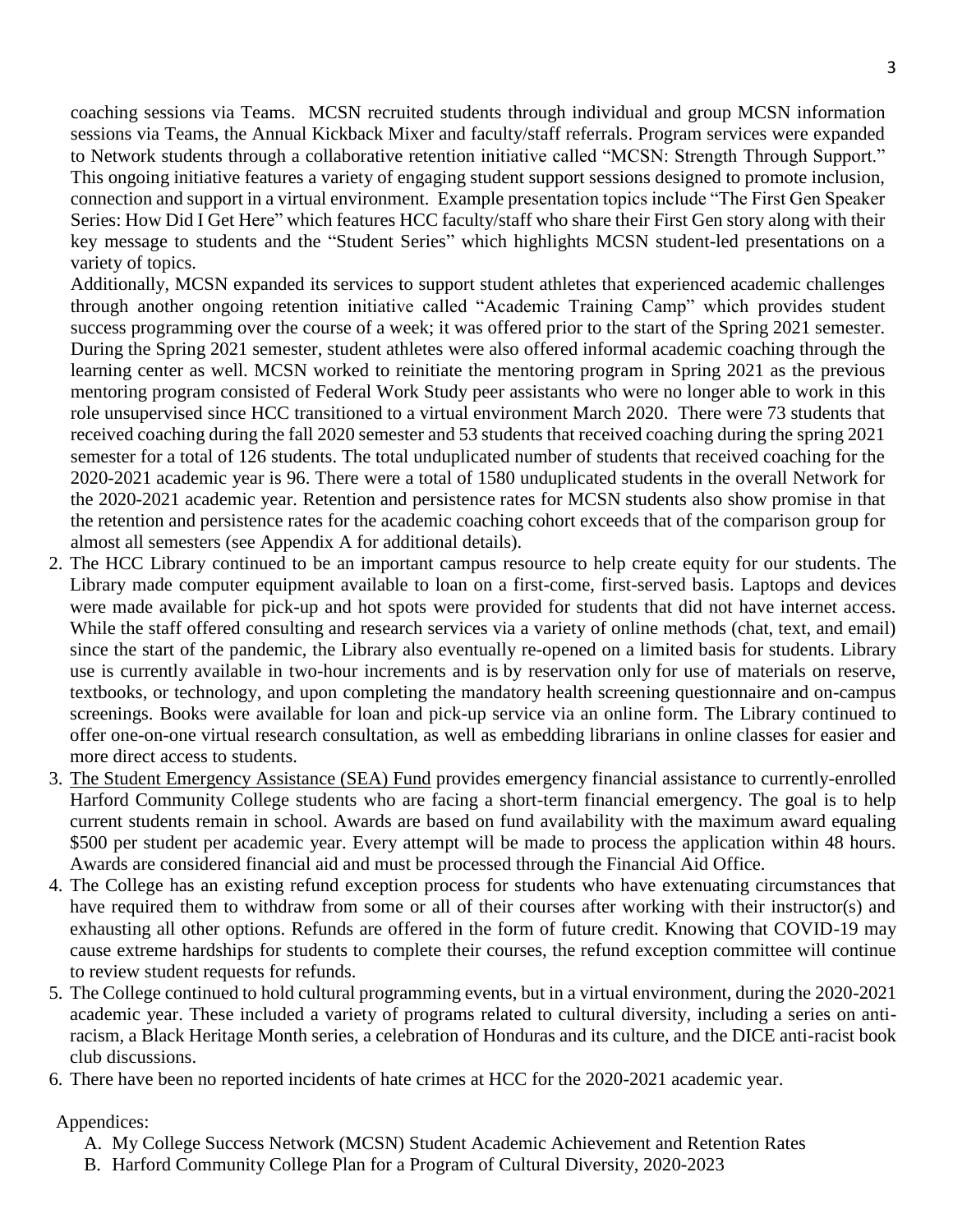| <u>tree Concert Buccess Ferning Buddent Academic Achievement</u> |                  |            |  |
|------------------------------------------------------------------|------------------|------------|--|
| <b>Cohort</b>                                                    | <b>Semester</b>  | <b>GPA</b> |  |
| <b>MCSN</b> academic coaching students                           | <b>Fall 2018</b> | 2.53       |  |
| comparison group of students                                     | <b>Fall 2018</b> | 1.86       |  |
| <b>MCSN</b> academic coaching students                           | Spring 2019      | 2.49       |  |
| comparison group of students                                     | Spring 2019      | 2.18       |  |
| <b>MCSN</b> academic coaching students                           | <b>Fall 2019</b> | 2.60       |  |
| comparison group of students                                     | <b>Fall 2019</b> | 1.95       |  |
| <b>MCSN</b> academic coaching students                           | Spring 2020      | $2.47*$    |  |
| comparison group of students                                     | Spring 2020      | $2.26*$    |  |
| <b>MCSN</b> academic coaching students                           | <b>Fall 2020</b> | 2.62       |  |
| comparison group of students                                     | <b>Fall 2020</b> | 1.68       |  |

#### **APPRENDIX A:**

**My College Success Network Student Academic Achievement**

\*Please note that during the Spring 2020 semester many students elected to take incompletes in their coursework due to the pandemic. The college extended its incomplete deadline till the end of the Fall 2020 semester to allow students extra time to complete their coursework successfully. The GPA's for the Spring 2020 semester were reassessed and updated at the conclusion of the Fall 2020 semester and have been provided above.

In addition, retention and persistence rates for MCSN students also show promise in that the retention and persistence rates for the academic coaching cohort exceeds that of the comparison group for almost all semesters:

| <b>My College Success Network Retention Rates</b> |                                |                       |  |
|---------------------------------------------------|--------------------------------|-----------------------|--|
| Cohort                                            | <b>Timeframe</b>               | <b>Retention Rate</b> |  |
| <b>Fall-to-Spring Persistence or Transfer</b>     |                                |                       |  |
| <b>MCSN</b> academic coaching students            | <b>Fall 2018-Spring 2019</b>   | 94.94%                |  |
| Comparison group of students                      | Fall 2018-Spring 2019          | 86.49%                |  |
| All new HCC students                              | Fall 2018-Spring 2019          | 83.88%                |  |
| <b>MCSN</b> academic coaching students            | <b>Spring 2019 - Fall 2019</b> | 83.67%                |  |
| Comparison group of students                      | Spring 2019 – Fall 2019        | 63.05%                |  |
| All new HCC students                              | Spring 2019 – Fall 2019        | 64.14%                |  |
| <b>MCSN</b> academic coaching students            | <b>Fall 2019 – Spring 2020</b> | 81.48%                |  |
| Comparison group of students                      | Fall 2019 – Spring 2020        | 72.60%                |  |
| All new HCC students                              | Fall 2019 – Spring 2020        | 78.07%                |  |
| <b>MCSN</b> academic coaching students            | <b>Spring 2020 – Fall 2020</b> | $*57.41\%$            |  |
| Comparison group of students                      | Spring 2020 – Fall 2020        | *70.37%               |  |
| All new HCC students                              | Spring 2020 – Fall 2020        | *57.50%               |  |
| <b>MCSN</b> academic coaching students            | <b>Fall 2020- Spring 2021</b>  | 86.96%                |  |
| Comparison group of students                      | Fall 2020- Spring 2021         | 75.36%                |  |
| All new HCC students                              | Fall 2020-Spring 2021          | 75.05%                |  |
|                                                   |                                |                       |  |
| <b>Fall-to-Fall Retention or Transfer</b>         |                                |                       |  |
| <b>MCSN</b> academic coaching students            | <b>Fall 2018-Fall 2019</b>     | 75.95%                |  |
| Comparison group of students                      | Fall 2018-Fall 2019            | 59.46%                |  |
| All new HCC students                              | Fall 2018-Fall 2019            | 72.73%                |  |

## **My College Success Network Retention Rates**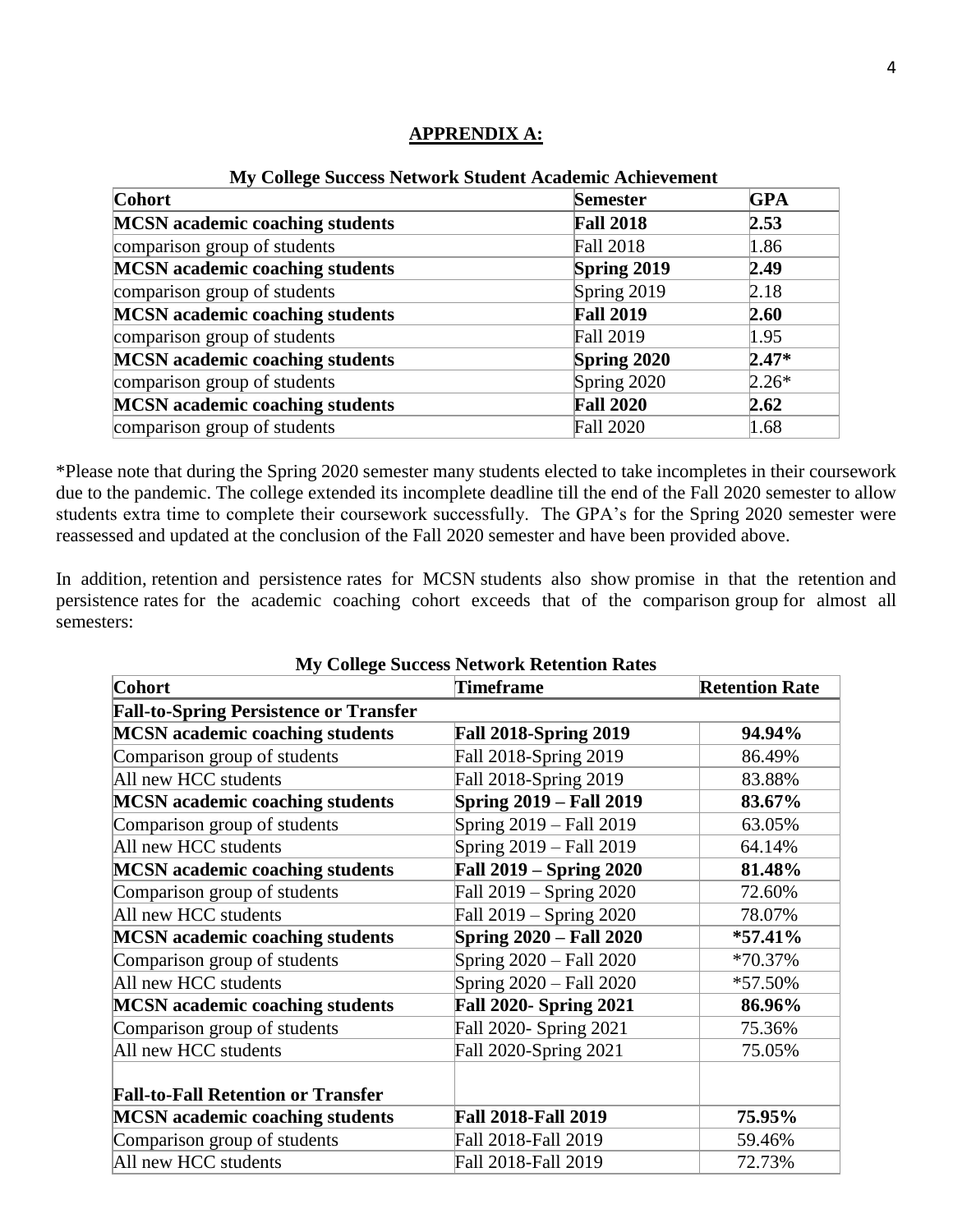| <b>MCSN</b> academic coaching students | <b>Fall 2019 – Fall 2020</b> | 44.40% |
|----------------------------------------|------------------------------|--------|
| Comparison group of students           | Fall 2019 – Fall 2020        | 26.03% |
| All new HCC students                   | Fall 2019 – Fall 2020        | 63.90% |

\*Please note that the persistence statistics for Spring 2020 to Fall 2020 have been updated from the last report to include a new randomized comparison cohort. This was done to remove the error that resulted from a large amount of withdraws from the initial comparison cohort. The higher retention number in the comparison cohort for Spring 2020 to Fall 2020 can be attributed to a higher number of students that transferred that semester in that randomized cohort.

\*\*Original comparison population is the same size as the SDEV population. A comparison population was randomly generated based on the conditions given (student type, cumulative credits earned: +-15, race, and transitional need:+-2) and registration at the 20% date. Some of these students withdrew from all classes after this date and are counted as withdrawal.

# **APPENDIX B:**

### **Harford Community College Plan for a Program of Cultural Diversity 2020-2023**

*Harford Community College (HCC) is a two-year college that believes in providing an open and inclusive environment to all students and employees. Harford Community College expects to sustain an atmosphere where individuals and groups can maintain a sense of cultural identity while supporting a strong, integrated campus community. For purposes of this plan, "cultural diversity" means the inclusion of those racial and ethnic groups and individuals that are or have been underrepresented in higher education. (Article 11-406)*

#### Background:

Diversity has been an HCC value at the institutional level as included in the College's Mission Statement and Strategic Plans; it is included as a factor on employee performance reviews. Many courses at HCC incorporate diversity as a learning objective, and students must take one diversity-designated class, in most programs, in order to graduate with an Associate's degree. In an attempt to attract and retain diverse candidates, a Talent Management Committee was formed; it updated the HCC application portal and made progress towards advertising positions in more diverse academic journals, sites, and conferences.

To further advance the College's commitment to cultural diversity, in October 2012, the Vice President for Academic Affairs and the Vice President for Student Affairs and Institutional Effectiveness established a *Cultural Diversity Committee*, with the following purposes:

- 1. Review and update the College's Plan for a Program of Cultural Diversity, as required by MHEC;
- 2. Assess the College's progress toward achieving the goals and implementing the plan;

3. Complete required annual reporting by stated due dates for Board of Trustees approval (MHEC progress report);

4. Identify those programs/services/activities that can have the greatest possible impacts on campus cultural diversity and recommend how our resources might best be utilized and coordinated to fulfill the campus cultural diversity plan;

5. Identify barriers to achieving greater success in fulfilling the cultural diversity plan and provide recommendations on how the College can overcome those barriers;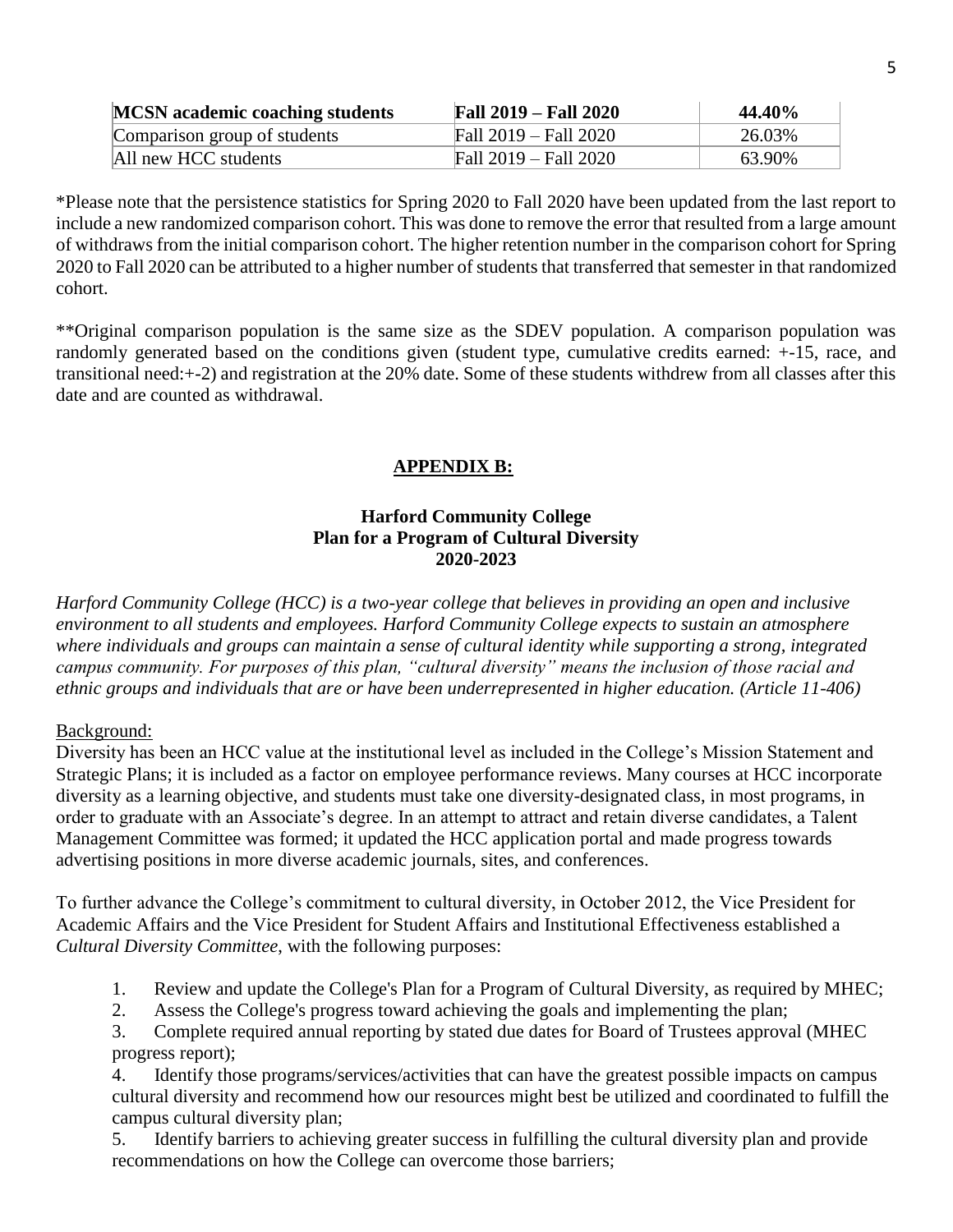6. Assist in the preparation of funding requests to support cultural diversity activities;

7. Work with governance committees/councils, departments and offices on promulgating positive cultural diversity practices;

8. Serve as a clearinghouse and communications center for activities relating to cultural diversity onand off-campus.

In 2019, The Committee for Cultural Diversity voted to change its name to the Diversity, Inclusion, Culture, and Equity (DICE) Committee. This change in the name reflects the broader, expanded mission of the Committee to consider issues of diversity and their intersection with issues of equity and inclusion. It also widened the scope of the Committee's work to embrace the way that diverse viewpoints must be included and welcomed in mainstream campus life in order to be effectively heard and considered.

The DICE Committee includes members from across the HCC campus, including from all academic divisions, as well as from departments that interface with students, such as Human Resources, Advising, and Disability Services.

The DICE Committee has worked to create a new Plan for a Program of Cultural Diversity, for the academic years 2020-2023.

Alignments with HCC Strategic Plan and MHEC Plan:

The Plan for a Program of Cultural Diversity aligns with HCC's new FY20 – FY24 Strategic Plan. Specifically, the Plan's goals, which center on diversity and equity, support the following strategies and their objectives:

*Strategy 2: Create an engaging and inclusive learning experience so ALL students can achieve their goals*.

Objectives:

1. Identify and implement structures and resources to foster an inclusive and equitable learning experience for all students.

2. Customize onboarding and guided pathways for students to facilitate goal attainment.

3. Develop a college-wide, systematic process that is designed to support students at all levels of academic readiness to promote efficient college level credit attainment in Mathematics, English, and Reading. 4. Implement best practices around SEM practices for each phase of the student life cycle, entry, connection, progress, completion and transition to maintain and grow enrollment and maximize student success. 5. Maintain a Facilities Master Plan that adequately supports the needs of students, faculty, and staff.

*Strategy 3: Foster a participative culture that encourages success by hiring, developing, and retaining diverse employees that share the College's values*.

Objectives:

1. Cultivate a workplace culture where HCC employees feel valued and tangibly recognized for their contributions.

2. Develop a workplace culture that encourages continuous learning and professional growth for all HCC employees.

3. Develop talent (or employee) acquisition practices that work to proactively attract high quality candidates, representative of a wide variety of backgrounds and cultures.

4. Develop processes and procedures that create efficiencies in daily activities to make effective use of college resources, position employees to be successful, and positively impact the student experience.

5. Create an Administrative Procedures Manual to clarify structures and methods for performing various campus operations and activities.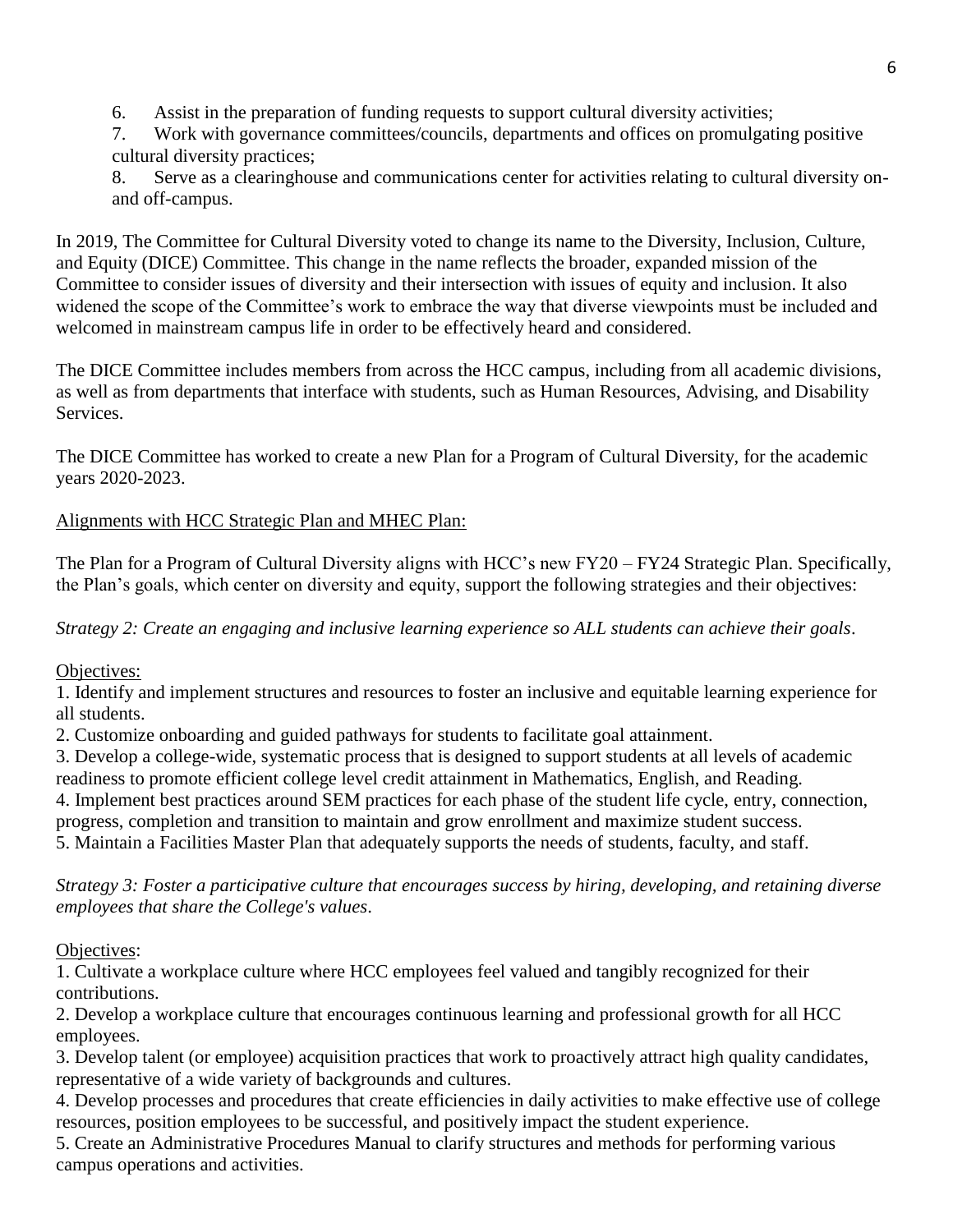*Strategy 5: Prepare students to distinguish themselves as compassionate contributors and leaders in the global community.*

### Objectives:

- 1. Design multidisciplinary content and develop multiple delivery mechanisms to integrate global learning across the curriculum to prepare students for life, work, and citizenship.
- 2. Create opportunities for students, staff and faculty to hone leadership skills and utilize them in community service at the local, state, national and global levels to promote active lifelong learning through engagement.
- 3. Institutionalize comprehensive globalization at HCC to ensure that our initiatives are dynamic, leading edge and enduring.
- 4. Build and maintain connections that provide a vital community resource so that global understanding and stewardship thrives in Harford County.

The Maryland Higher Education Commission's *2017-2021 State Plan for Postsecondary Education: Student Success with Less Debt* outlines three primary goals for the postsecondary community in the state. One of those goals is to "ensure equitable access to affordable and quality postsecondary education for all Maryland residents." The new Plan for a Program of Cultural Diversity also aligns with the new MHEC goal of Access.

## *The Plan for a Program of Cultural Diversity, 2020-2023*

### Goals:

In keeping with the Strategic Plan, previous Plans for Cultural Diversity, and current demographics, the DICE Committee proposes the following three goals and supporting strategies.

### *GOAL 1:* **Increase campus dialogue on and engagement in critical cultural diversity issues, with an emphasis on equity and inclusion.**

| <b>Strategies</b>                                                                                                                                                                                                                                                                                                                                                                         | <b>Target Groups</b>            |
|-------------------------------------------------------------------------------------------------------------------------------------------------------------------------------------------------------------------------------------------------------------------------------------------------------------------------------------------------------------------------------------------|---------------------------------|
| In coordination, whenever possible, with the Center for Excellence<br>in Teaching and Learning (CETL), offer regular professional<br>development for faculty and staff, including DICE training, Safe<br>Zone training, cultural awareness and diversity, equity and inclusion<br>for new employees, and instructional methods with an emphasis on<br>cultural responsiveness and equity. | Faculty and staff               |
| Increase opportunities for dialogue on critical cultural diversity<br>issues through a variety of programming, including an annual spring<br>semester Country of Focus event that highlights a selected speaker.<br>Continue to offer rich co-curricular opportunities that enrich the<br>cultural diversity of our campus.                                                               | Faculty, staff, and<br>students |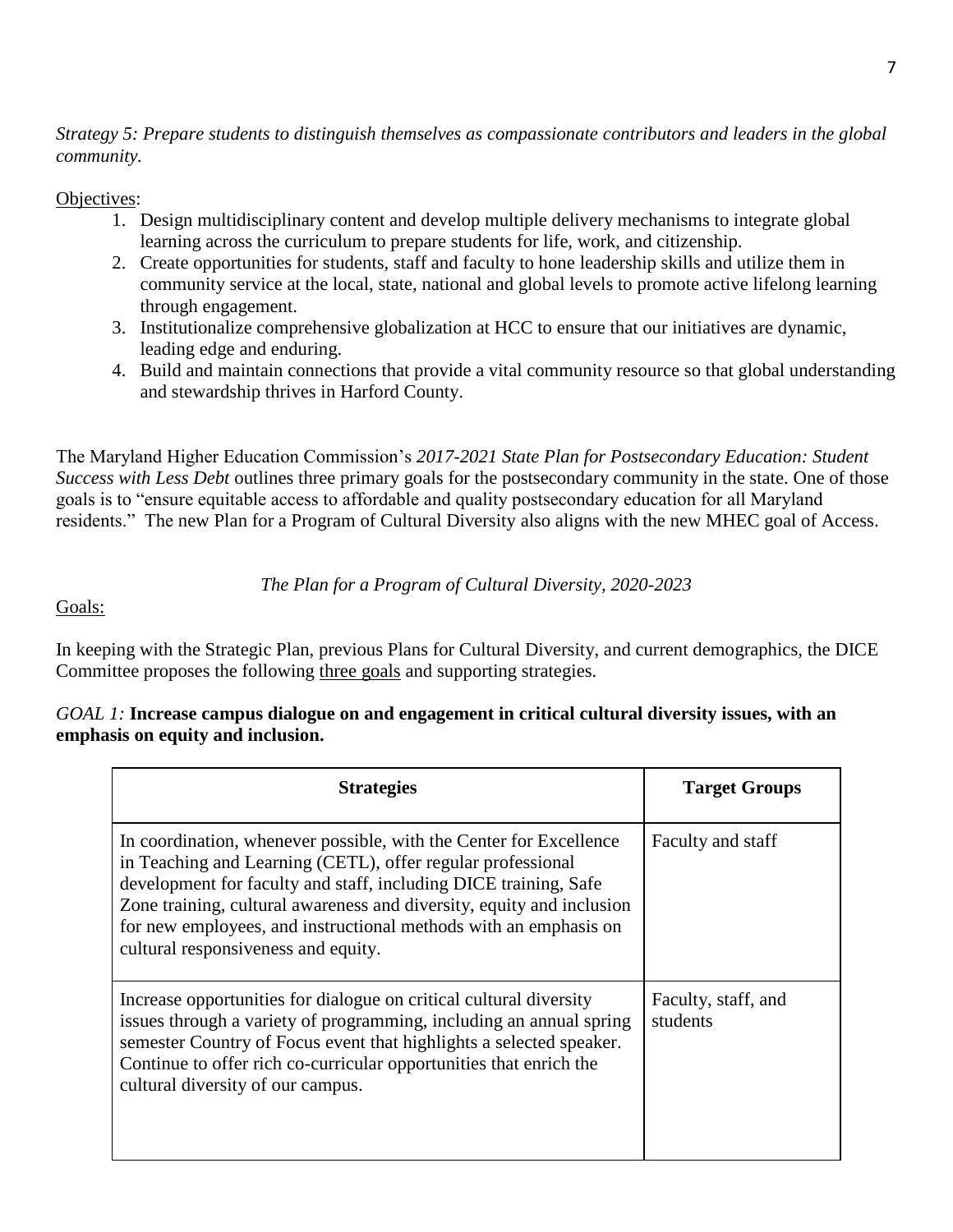| Organize and host an annual Equity and Inclusion Summit (ideally<br>held every fall semester) to discuss best practices and strategies for<br>implementing equity and inclusion in the classroom and through our<br>service to students.                                                                                                                                                             | Faculty, staff and<br>students (from within<br>HCC, Harford County,<br>and other community<br>colleges) |
|------------------------------------------------------------------------------------------------------------------------------------------------------------------------------------------------------------------------------------------------------------------------------------------------------------------------------------------------------------------------------------------------------|---------------------------------------------------------------------------------------------------------|
| Sponsor a recognition award (one each for faculty, staff, and<br>community members), to be handed out at the annual Equity and<br>Inclusion Summit (see above). The purpose of the recognition would<br>be to highlight HCC employees who have had a measurable impact<br>on promoting the goals of equity and inclusion in their classrooms,<br>programs, services, and interactions with students. | Faculty and staff                                                                                       |
| Work with Center for Excellence in Teaching and Learning (CETL),<br>Achieving the Dream, and other programs on campus to assess<br>current barriers and collaborate to promote diversity, equity, and<br>inclusion                                                                                                                                                                                   | Faculty and staff                                                                                       |

## *GOAL 2:* **Employ a variety of assessment methods to understand the campus cultural diversity climate.**

| <b>Strategies</b>                                                                                                                                                                                                                               | <b>Target Group</b>            |
|-------------------------------------------------------------------------------------------------------------------------------------------------------------------------------------------------------------------------------------------------|--------------------------------|
| Employ a campus-wide survey by DICE every third year, to<br>correspond with the life cycle of the plan, to understand the campus<br>climate for students that also assesses equity; compare to results of<br>the previous survey where possible | <b>Students</b>                |
| Analyze results of other surveys conducted by HCC, including<br>campus climate surveys and PACE surveys, to ascertain trends in<br>diversity, equity, and inclusion.                                                                            | Faculty, staff and<br>students |
| Maintain a process for capturing and responding to information on<br>campus cultural diversity climate incidents                                                                                                                                | Faculty, staff and<br>students |

### *GOAL 3:* **Increase opportunities for students and staff to learn about domestic and global issues that impact diversity, equity, and inclusion.**

| <b>Strategies</b>                                                                                                                                                                                       | <b>Target Group</b>                                   |
|---------------------------------------------------------------------------------------------------------------------------------------------------------------------------------------------------------|-------------------------------------------------------|
| Maintaining the Country of Focus program throughout the academic<br>year, culminating in a spring-semester, campus-wide academic<br>presentation from a selected speaker.                               | Faculty, staff and<br>students                        |
| Design a DICE website to serve as the hub of information about<br>diversity, equity, and inclusion. The website will include the<br>campus's Equity and Inclusion statement, the President's message of | Faculty, staff, students,<br>and community<br>members |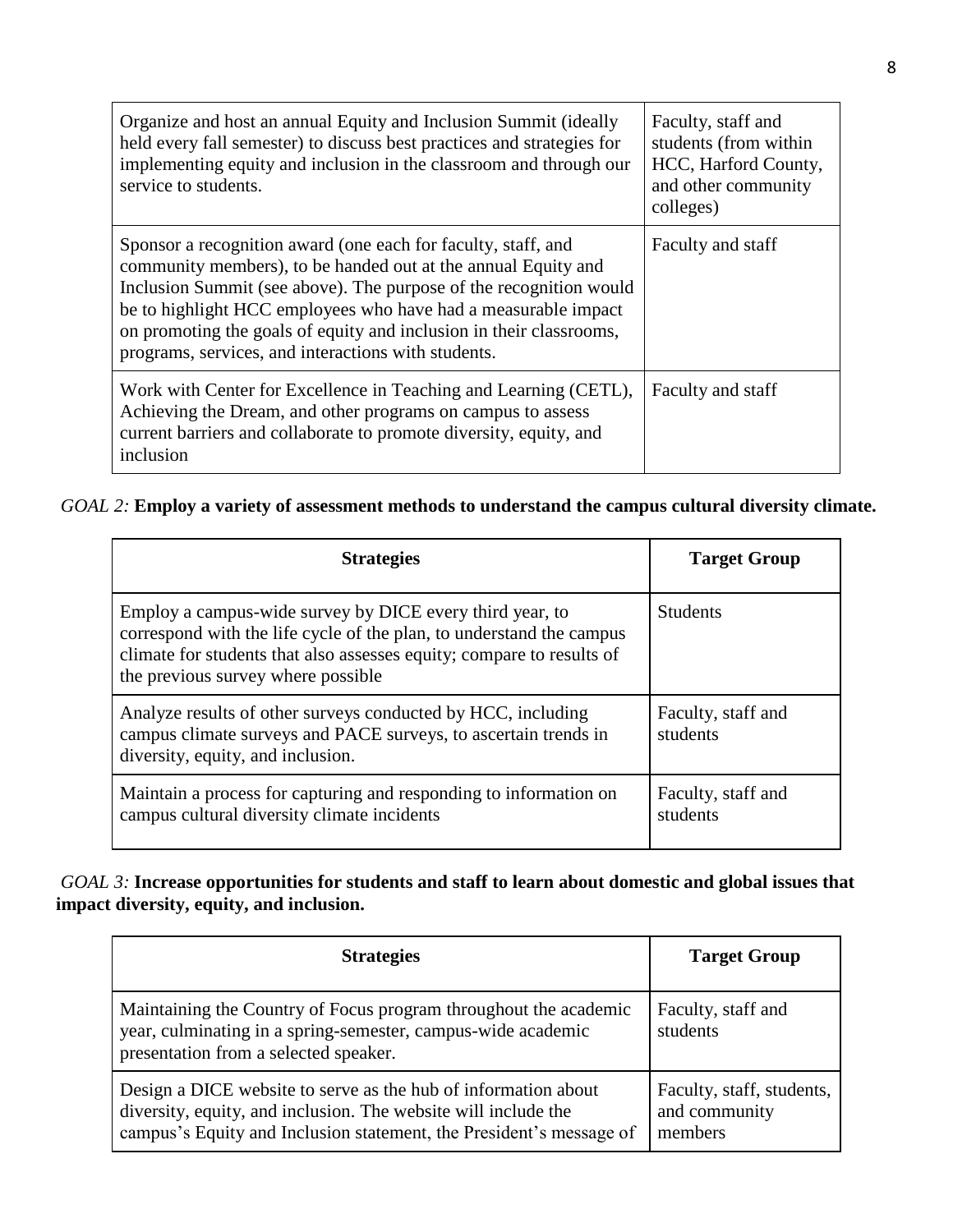The work of the DICE Committee will be carried out by several subcommittees who will be responsible for implementing the strategies that support the three goals.

### *A Note about Covid-19*

Beginning in the spring of 2020, HCC, like schools and colleges nationwide, moved its courses and the bulk of its work to a virtual environment. Some of the Committee's goals, such as the annual summit, may not be possible to implement immediately, until the campus and the nation are able to better assess the lasting impact of the coronavirus pandemic on our communities.

### **APPENDIX A:**

### **Revised Equity and Inclusion Statement**

*In 2020, the DICE Committee revised its Equity and Inclusion Statement to better reflect its goals.* 

"As the anchor institution for higher education in Harford County, Harford Community College embraces equity and inclusion as guiding principles for best serving all of our students and all Harford County residents. Collectively, we benefit from the collaborative learning environment that is fostered when everyone's unique voices and life experiences are welcomed, shared, and valued.

"Our policies, practices, and pedagogies are designed to create a pluralistic environment that is free from intolerance, that honors our College's values, and that includes all voices and viewpoints. We believe that such a diverse, inclusive environment contributes to student success by providing equitable access to education and learning opportunities.

"Through education and awareness, we empower members of our community to contribute to the advancement of social justice in our global society."

## **APPENDIX B:**

## **HCC 2020-2025 Strategic Plan and the Seven Achieving the Dream (ATD) Capacities**

### *Strategic Plan*

On Tuesday, June 11, the Board of Trustees of Harford Community College voted unanimously to approve a new strategic plan for fiscal years 2020 through 2025. The strategic planning process was led by a team of over 50 employees representing various units of the College, and was inclusive of both the campus and the external community.

The new strategic plan is comprised of four distinct parts: a mission statement, a vision statement, values, and strategies. All four of these components are outlined briefly below. In late summer 2019, the campus will come together to collaborate on action plans that will enable us to implement these new strategies, and will incorporate the spirit of the College's new mission, vision, and values.

### Mission

Grow. Achieve. Inspire. Contribute.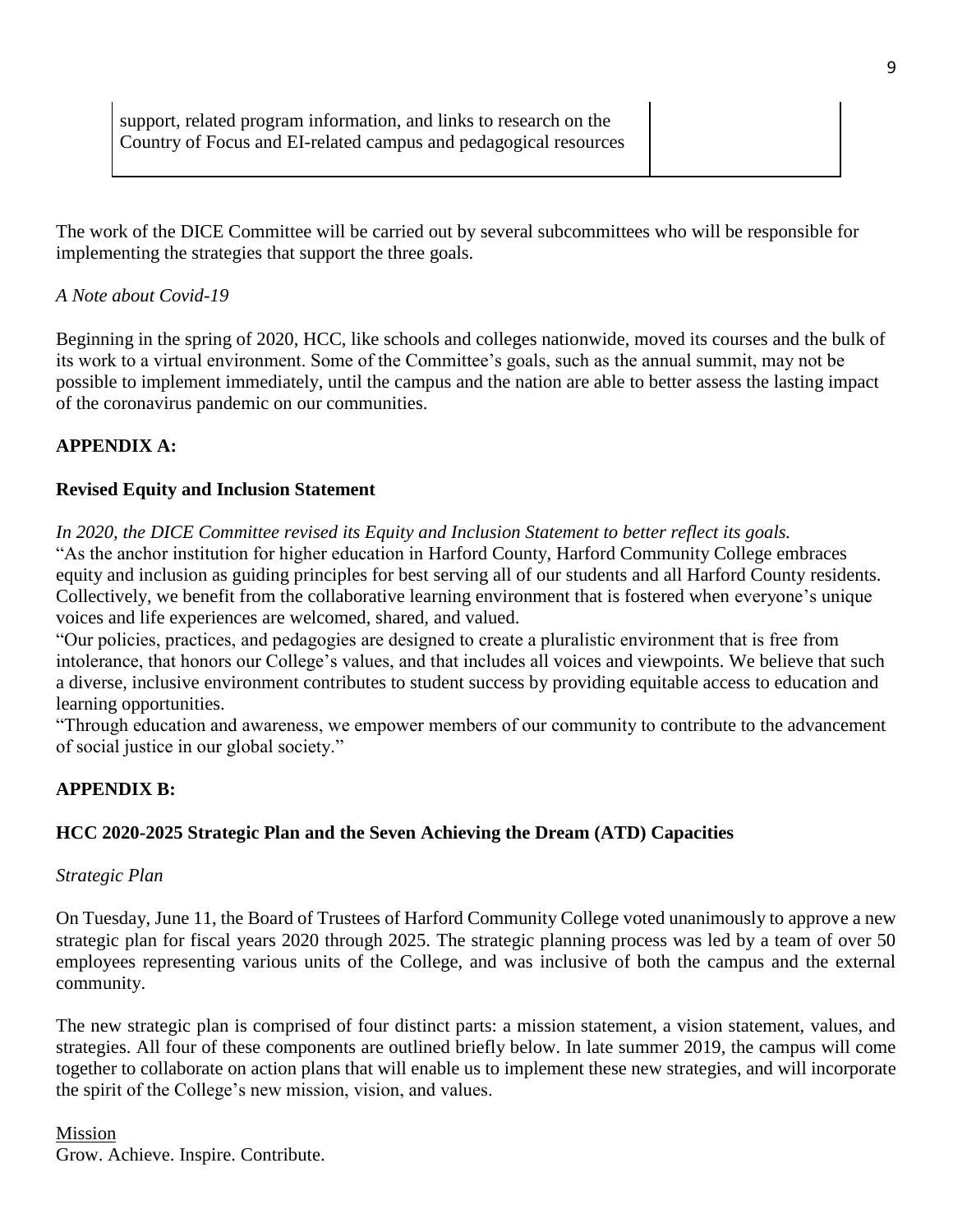## Strategic Vision

### Strive for:

*Satisfaction*: Demonstrate excellence in all we do as measured by those we serve. *Completion*: Do what it takes for students to achieve their individual goals. *Success*: Prepare all constituents to make a positive impact and inspire change in the world.

## Values

- 1. Agency
	- We trust the capacity of individuals to act both independently and collaboratively in carrying out their job responsibilities and to make informed decisions based on diverse perspectives and data.
	- We are courageous in our decision-making.
	- We are accountable for the decisions we make and appreciate that self-reflection is a learning opportunity.

# 2. Equity and Inclusion

- Our shared purpose unites us, and our diversity strengthens our actions.
- We intentionally engage many voices and seek to understand existing inequities before taking action.
- We bring open minds and appreciation of backgrounds, expertise, talents, and experiences to every conversation.
- 3. Communication and Collaboration
	- Honesty, integrity, and clarity are the foundation of our communications.
	- We practice civil discourse: we listen more, talk less, and say what we mean.
	- We work toward common understanding.
	- We lead by example, appreciating that our actions are more powerful than our words.
	- We work in and across teams to accomplish our shared goal of student success.

## 4. Respect

- We act in the best interest of our students.
- We consider the perspectives, feelings, wishes, rights, and traditions of others.
- We are kind and courteous in our interactions and engage in courageous conversations for the betterment of our students, our College, and ourselves.
- Our expertise and contributions are valued and as such we are happy and productive.
- 5. Innovation
	- We encourage creative thinking and taking chances in the pursuit of excellence.
	- We let our curiosity propel us toward new, smarter ways of working and serving our students.
	- Our agility enables us to be responsive to each other, our students, and the competitive environment.

## **Strategies**

- 1. Establish relevant, flexible options for learning that respond to community needs for growth and prosperity.
- 2. Create an engaging and inclusive learning experience so ALL students can achieve their goals.
- 3. Foster a participative culture that encourages success by hiring, developing, and retaining diverse employees that share the College's values.
- 4. Develop ways to fund educational opportunities to ensure student success.
- 5. Prepare students to distinguish themselves as compassionate contributors and leaders in the global community.
- 6. Build, strengthen, and sustain partnerships that drive intellectual, social, and economic development and vitality.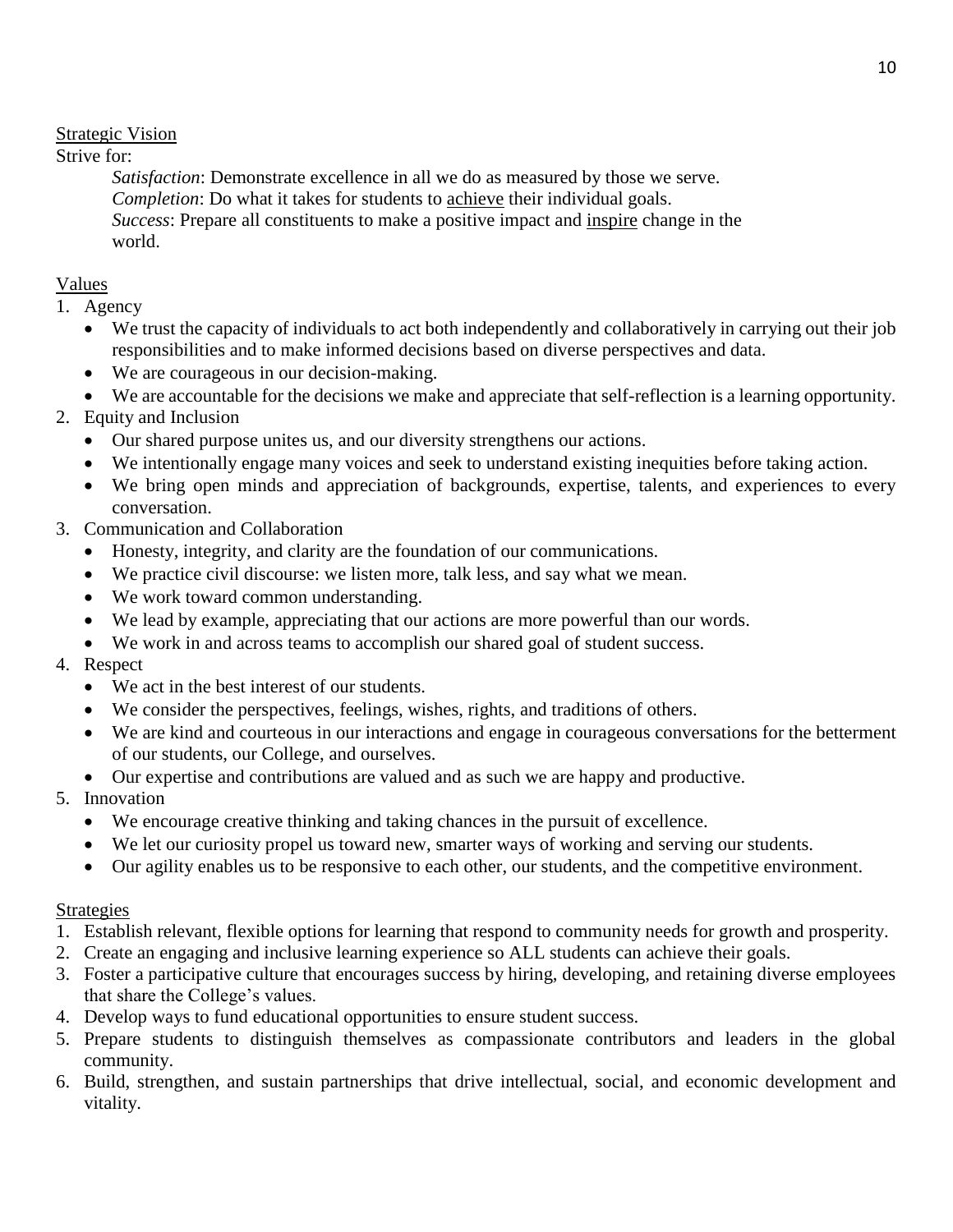#### *Seven ATD Capacities*

Harford Community College joined the Achieving the Dream consortium in 2018, and has committed to a threeyear program aimed at maximizing and capitalizing on the following institutional capacities to promote increased retention and completion rates for students of color and low-income students.

#### 1. Leadership & Vision

- 2. Data & Technology
- 3. Equity
- 4. Teaching & Learning
- 5. Engagement & Communication
- 6. Strategy & Planning
- 7. Policies & Practices

### **APPENDIX C:**

## **Campus Process for Reporting of Hate-Based Crimes** STANDARD OPERATING PROCEDURE

Hate Crime Investigations *for Racial, Religious, Ethnic, Gender, Sexual Orientation, and Disability-Related Incidences*

Updated July 8, 2016

### I. Policy

It is the policy of the Department of Public Safety to promptly and fully investigate all reported incidents of hate crimes that occur on property owned or controlled by Harford Community College. Recognizing the potential trauma associated with hate crimes, members of the Department of Public Safety will take special care to assist the victims.

### II. Directives

3[4](http://en.wikipedia.org/wiki/Code_of_Federal_Regulations) [CFR](http://en.wikipedia.org/wiki/Code_of_Federal_Regulations) [668.46,](http://frwebgate.access.gpo.gov/cgi-bin/get-cfr.cgi?YEAR=current&TITLE=34&PART=668&SECTION=46&SUBPART=&TYPE=TEXT) promulgated under the Jeanne Clery Disclosure of Campus Security Policy & Campus Crime Statistics Act and amended by Section 488(e) of the Higher Education Opportunity Act.

### III. Definitions

A hate crime is broadly defined as crime for which evidence exists that the victim was intentionally selected because of the victim's actual or perceived race, gender, religion, sexual orientation, ethnicity, or disability.[1]

Before an incident can be classified as a hate crime under Clery reporting, sufficient objective facts and circumstances must be present to lead a reasonable and prudent person to conclude that the offender's actions were motivated, in whole or in part, by the perpetrator's bias. These crimes include any crime which the victim is intentionally selected because of any of the above designations. These crimes can also include larceny-theft, common assault, intimidation, and destruction, damage or vandalism of property and other crimes involving bodily injury.

### IV. Procedures

In order to complete a thorough investigation into an alleged hate crime while remaining sensitive to the needs of the victim, the following procedures will be followed by members of Public Safety staff.